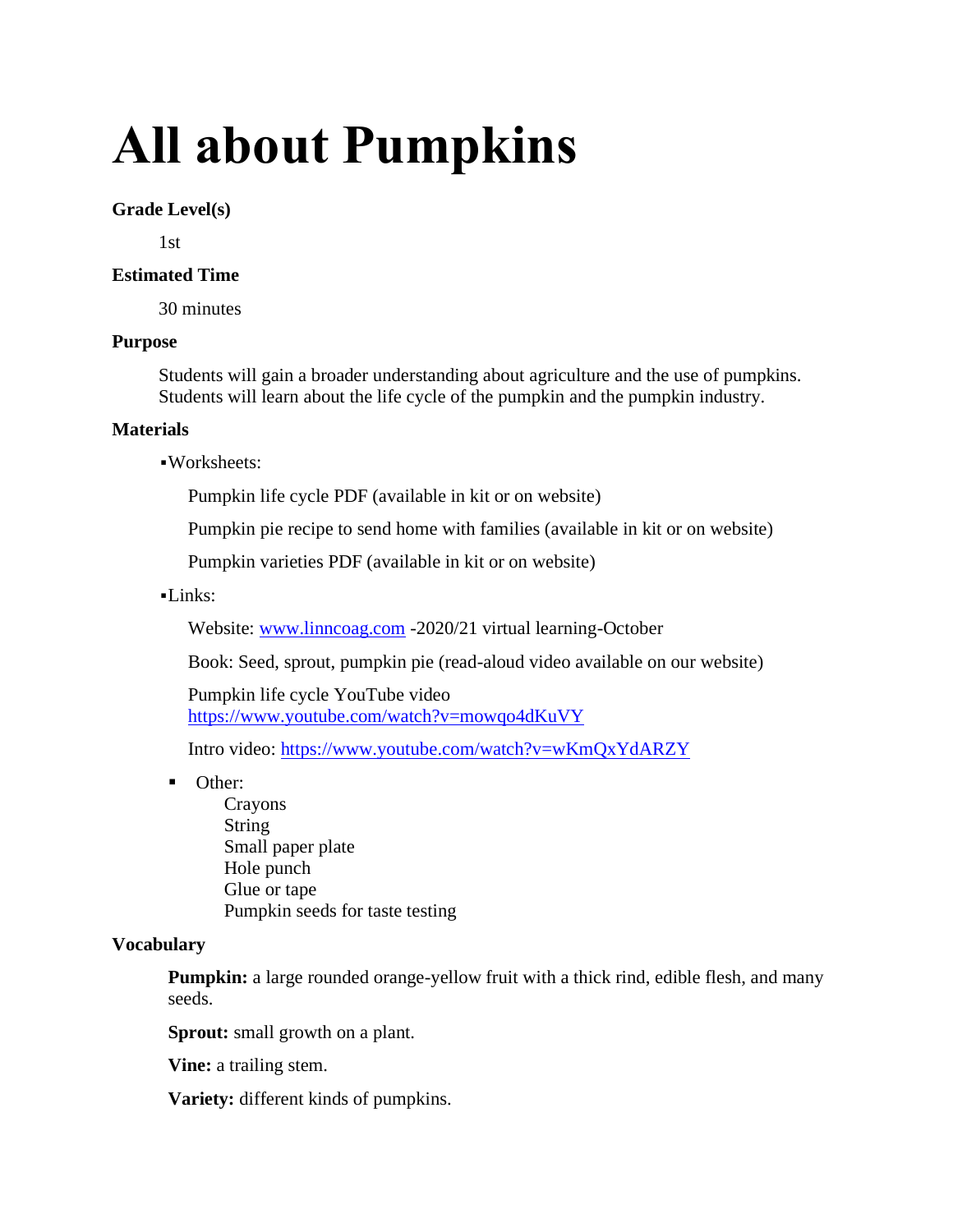#### **Interest Approach – Engagement**

-Ask the students to brainstorm what they know about pumpkins.

-How do they grow, why do we grow pumpkins, where do pumpkins grow, what color is a pumpkin?

Read the story *Seed, Sprout, Pumpkin Pie* or watch the read-aloud video available on our website.

- Emphasize the stages in the life cycle of a pumpkin.
- SHOW varieties of pumpkins. Ask the students to recap what they learned about pumpkins.
- Why do we grow pumpkins?

#### **Background - Agricultural Connections**

- Pumpkins are an original American (New World) food product. Pumpkins have been cultivated for at least 9,000 years in North and South America. They are part of the family of vining plants called Cucurbitaceae that includes cucumbers, squash, gourds, melons, and others.
- The size of a pumpkin depends on water, temperature, insects, diseases, pollination, fertility, soil type, plant population and weeds.
- Bees and other insects help pollinate the pumpkins. Some insects are harmful and some insects (like bees) are helpful.
- Pumpkins are ready to harvest when they are the right color and have the right rind readiness. But remember, they can be a lot of different colors.

#### **Procedures**

- 1. Watch the introduction video with the students available on our website if not participating in Zoom presentation.
- 2. Watch life-cycle video<https://www.youtube.com/watch?v=mowqo4dKuVY> -Ask the students to repeat the life cycle
- 3. Pass out pumpkin life cycle supplies
	- Color the life cycle, cut out and hole punch each stage *(emphasize in science we color realistically)*
	- Ask the students to place the life cycle in the correct order.
	- Use yarn to string the stages together.
	- Last step- add the paper plate to the sequence, draw a Jack o' Lantern and glue the stem to the plate.
	- Tie the ends together or tie each end separately so stages don't fall off the string.
- 4. Taste pumpkin seeds
- 5. Send pumpkin pie recipe home with students.

#### **Organization Affiliation**

Lesson adapted by Morgan Hibbs from *Pumpkins not just for Halloween*, a lesson plan from National Ag in the Classroom.

#### **Agriculture Literacy Outcomes**

Plants and Animals for Food, Fiber & Energy